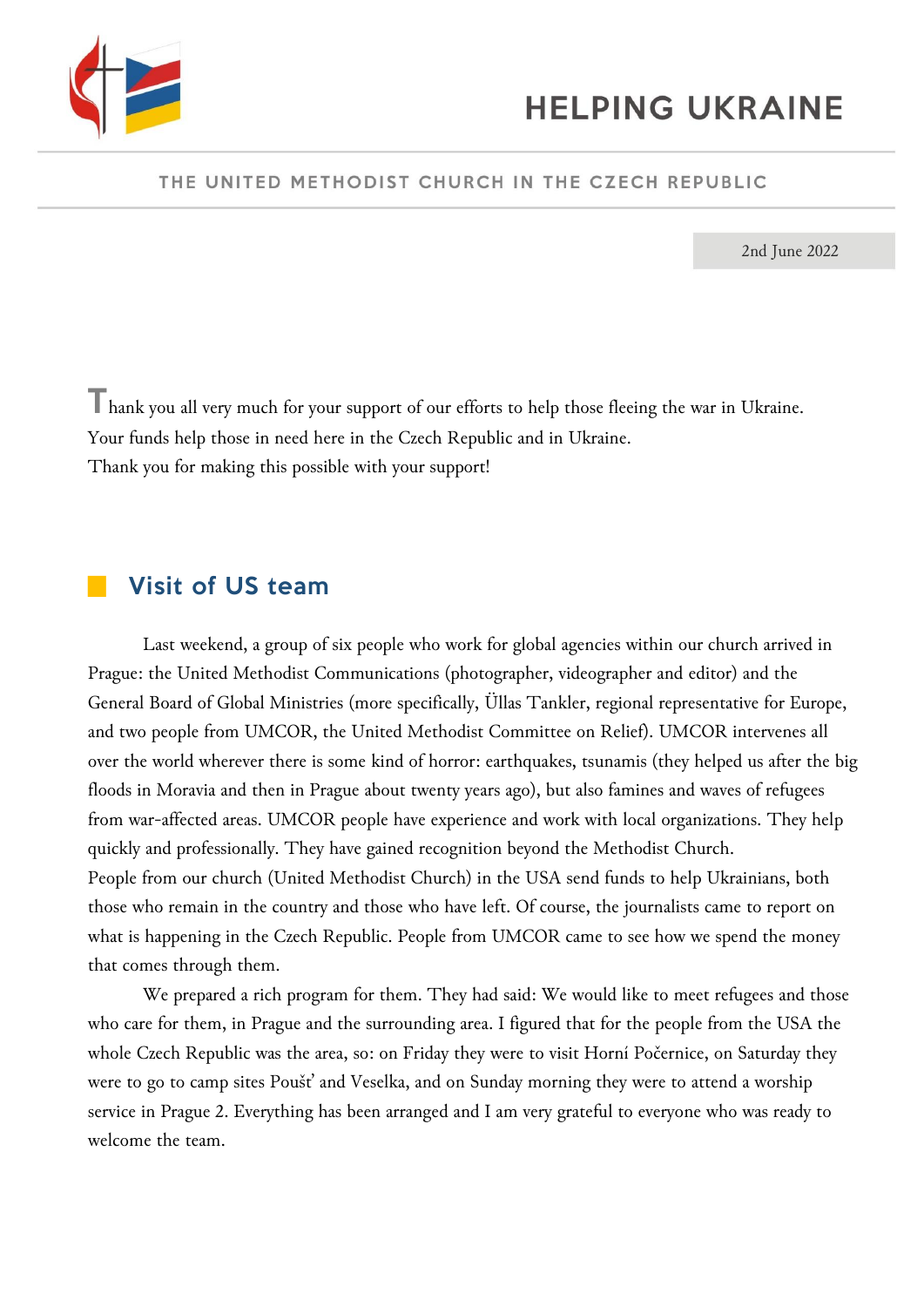But on the first day it was different. Their morning flight was cancelled, so they did not arrive in Prague until the afternoon and were so tired that they just moved to the hotel and did not visit Horní Počernice at all. They rented a minibus at the airport and wished someone local had driven it. Eduard from our congregation Praha - Agapé offered to drive them wherever they needed to go.

Saturday's trip to the south went as planned. I accompanied them. Eduard turned out to be very useful not only as a great driver, but also as an interpreter; he comes from Transcarpathian Ukraine. In Poušť and in Veselka, thanks to him, the people from the USA were able to communicate with the locals quite well, although through Czech - I translated into English. Üllas Tankler is Estonian, so he spoke to the Ukrainian residents of Poušť and Veselka in Russian and translated into



English for his colleagues. Our people who are working with the regugees there already understand them and also helped with communication. The multitude of languages has not been an obstacle. When the initial embarrassment passed, we laughed about it.

Karel Nyerges, the director of Diakonia, was waiting for us in Poušť and presented the care of refugees in our facilities as a long-term and complex project. However, all the mothers we spoke to expressed a desire to return home. Even if they have no house to go back to, they want return to Ukraine. Of course not yet, it is not safe yet, we shall see when. They fled mainly for the children, and their husbands stayed at home; to fight.



The US team members have experience with refugees in different parts of the world. They treated the people from Ukraine with respect and gained their trust, so then they were able to film some interviews and take pictures. Kathie from UMCOR said towards the end of the day, "It is not often that we get to see first-hand what happens with the support we send. I am so grateful now to meet the people we help in person."

The lunch prepared by locals also contributed to the friendly atmosphere.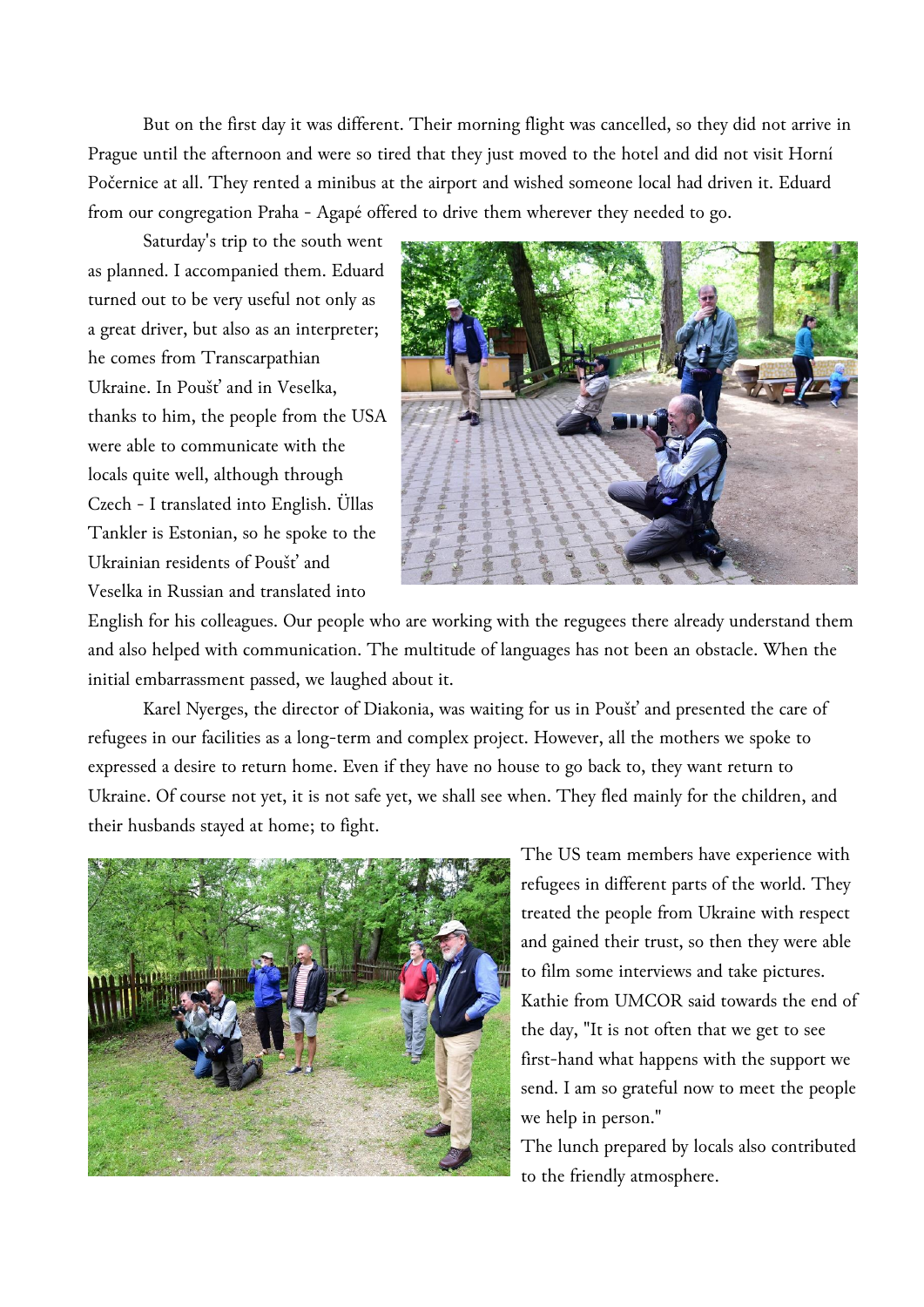Like Saturday, Sunday went as planned. The Russian-Ukrainian-speaking Agapé UMC participated in a joint service on Sunday morning, although they normally meet in the afternoon. That is because the US group went on to Hungary in the afternoon.



I explained to them that the members of the Agapé UMC have taken in many refugees from Ukraine, mostly relatives, but they also help others. In addition, they use their connections with people in Ukraine to send material aid in a trustworthy and reliable way. We in the Prague 2 UMC support them in this. We all enjoyed the joint service. Our superintendent gave a short greeting during the service. This was

followed by refreshments prepared by the Agapé UMC; there was an opportunity to chat.

I am glad that we in the Czech Republic have gained the trust of UMCOR representatives, when they saw how we use the money they had send us. They offer us further support for our projects, both financially and personally if needed.

I am glad that there are structures within our church that help to connect Christians, congregations, areas so that we can join forces and help effectively.

*Jana Křížová*

## **Tachov**

Mrs. Olena, who was looking for a Protestant congregation, began to come to the church occasionally, and we were able to help her with her current problems. Also, distribution of clothing in our church, which had been uninterested for several weeks, is beginning to pick up again as the Red Cross is running low on supplies.

Pictured here are Ukrainian women from Kharkiv who came to choose something for the summer.

*Jana Daněčková*

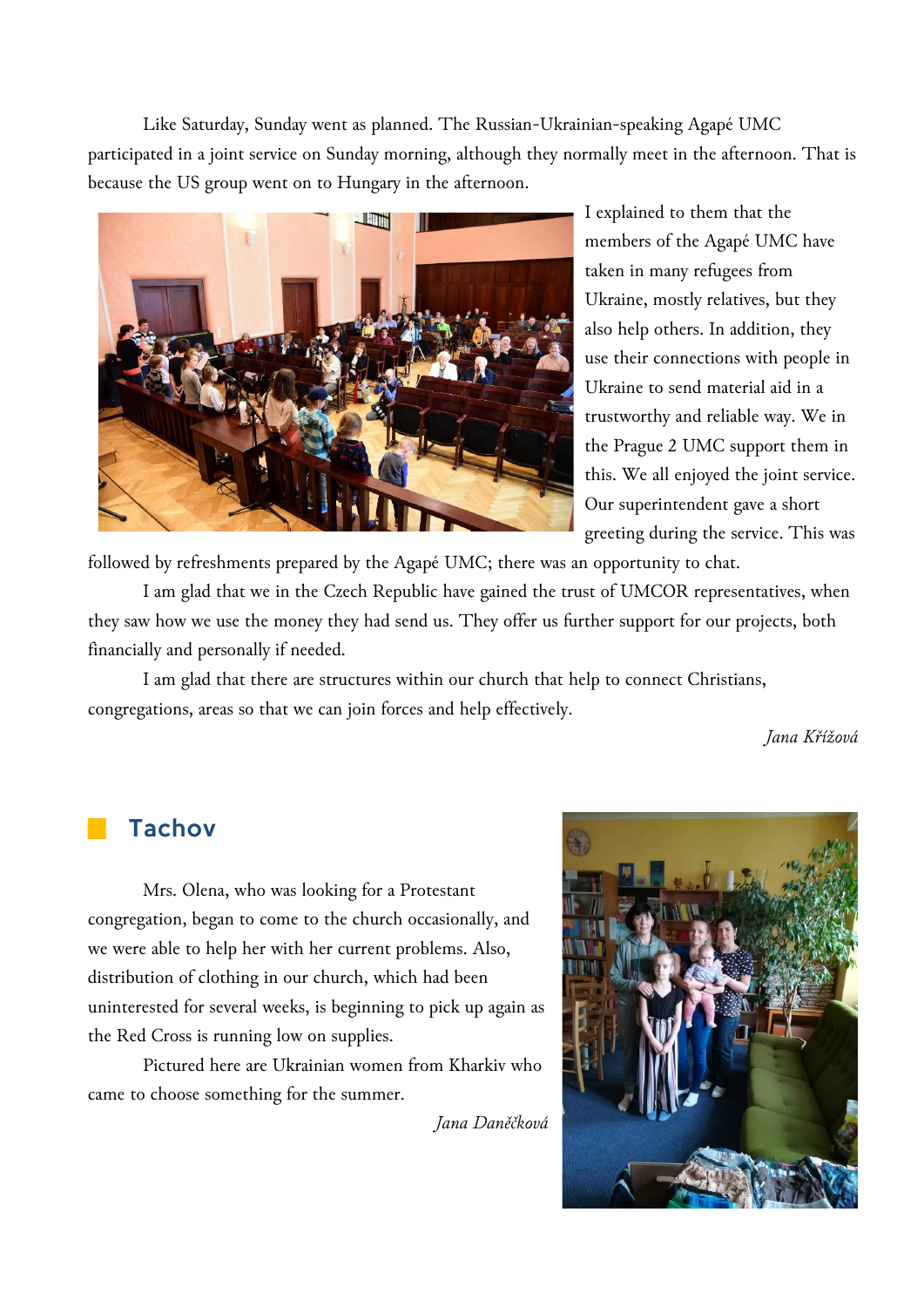#### **Třeboň**

In cooperation with the town of Třeboň, an integration group for Ukrainian families with children up to 6 years old opened in our premises in May. The aim is to support community life and offer mothers with young children the opportunity to get to know each other and help each other with childcare, as the kindergartens in Třeboň do not have free capacity. In the first weeks we did not see much interest from Ukrainian families, but eventually Czech mothers started to come to the playroom as well as Ukrainian ones and the group can rightly be called "integration". We are open every weekday and we pray that we will be able to respond well to the real needs of families - Ukrainian, Czech or any other - in our city.

*Mária Kunstová*



## **Jablonné**

A group of 12 refugees has settled in Jablonné. They are grateful for a safe place without fear of eviction. To celebrate the children's birthdays, we paid for the mothers with children to visit the water park in Liberec twice. The children also use the city's sports facilities extensively. A member of Jablonné UMC Jan Wagner is helping to start a vegetable garden around the church house. In return, we may taste some Ukrainian specialties.

The shelling of Mykolayiv, the home of the residents, causes a planned arrival of more relatives, for whom we are looking for accommodation somewhere near Jablonné.

*Zdeněk Brož*